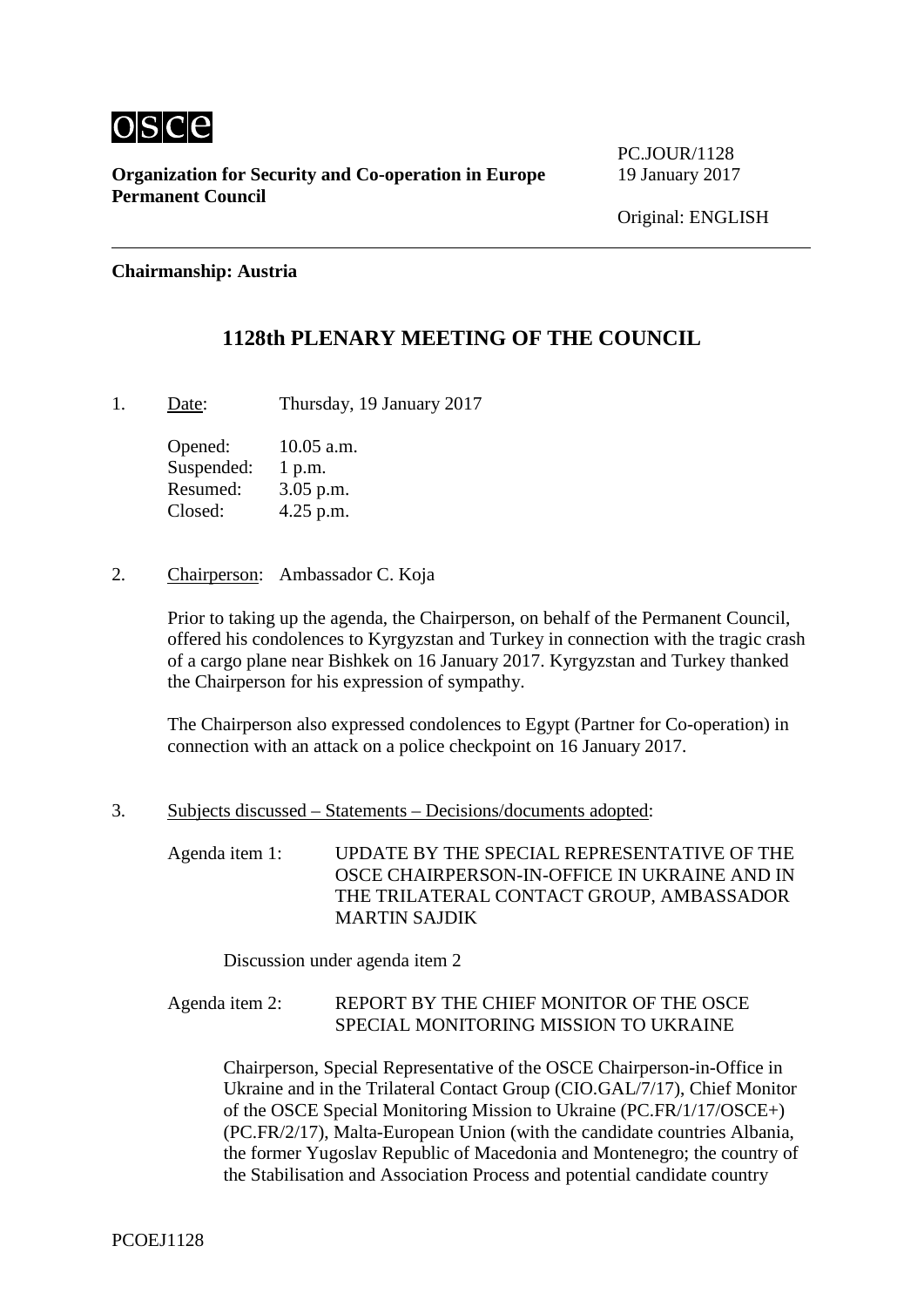Bosnia and Herzegovina; the European Free Trade Association countries Iceland, Liechtenstein and Norway, members of the European Economic Area; as well as Andorra, Georgia, Moldova, San Marino and Ukraine, in alignment) (PC.DEL/59/17), Russian Federation (PC.DEL/39/17), Kazakhstan (PC.DEL/36/17 OSCE+), Switzerland (PC.DEL/38/17 OSCE+), United States of America (PC.DEL/32/17), Turkey (PC.DEL/41/17 OSCE+), Canada (PC.DEL/71/17 OSCE+), Belarus (PC.DEL/65/17 OSCE+), Holy See (PC.DEL/31/17 OSCE+), France (also on behalf of Germany) (PC.DEL/30/17 OSCE+), Ukraine (PC.DEL/42/17)

Agenda item 3: REVIEW OF CURRENT ISSUES

- (a) *Armed provocation by Azerbaijan on the Armenian-Azerbaijani State border*: Armenia (PC.DEL/57/17), Azerbaijan
- (b) *Continued violation by Armenia of its obligations under international humanitarian law by refusing to return the body of a deceased Azerbaijani serviceman*: Azerbaijan (PC.DEL/50/17 OSCE+), Kazakhstan (PC.DEL/37/17 OSCE+), Norway, Turkey (PC.DEL/40/17 OSCE+), Russian Federation, Armenia (PC.DEL/68/17)
- (c) *Abduction of two Azerbaijani civilians by Armenia in the occupied territories*: Azerbaijan (PC.DEL/51/17 OSCE+), Armenia (PC.DEL/67/17)
- (d) *Ensuring constitutional policing in the United States of America*: United States of America (PC.DEL/33/17) (PC.DEL/34/17), Russian Federation
- (e) *Continued inclusion of civil society organizations in the register of "foreign agents" in the Russian Federation*: Malta-European Union (with the candidate countries Albania, the former Yugoslav Republic of Macedonia and Montenegro; the country of the Stabilisation and Association Process and potential candidate country Bosnia and Herzegovina; the European Free Trade Association countries Iceland and Norway, members of the European Economic Area; as well as Ukraine, in alignment) (PC.DEL/60/17), United States of America (PC.DEL/35/17), Ukraine (PC.DEL/43/17), Russian Federation (PC.DEL/44/17)
- (f) *Ensuring the linguistic rights of the Russian-speaking population of Lithuania*: Russian Federation (PC.DEL/47/17), Lithuania (PC.DEL/64/17 OSCE+)
- (g) *The case of journalist Mr. H. Dink*: Armenia (PC.DEL/54/17), Turkey (PC.DEL/45/17 OSCE+)
- (h) *Destruction of cultural heritage in the Georgian region of Abkhazia*: Georgia (PC.DEL/49/17 OSCE+), United States of America (PC.DEL/58/17), Malta-European Union (with the candidate countries Albania, the former Yugoslav Republic of Macedonia and Montenegro; the country of the Stabilisation and Association Process and potential candidate country Bosnia and Herzegovina; the European Free Trade Association countries Iceland and Norway, members of the European Economic Area; as well as Ukraine, in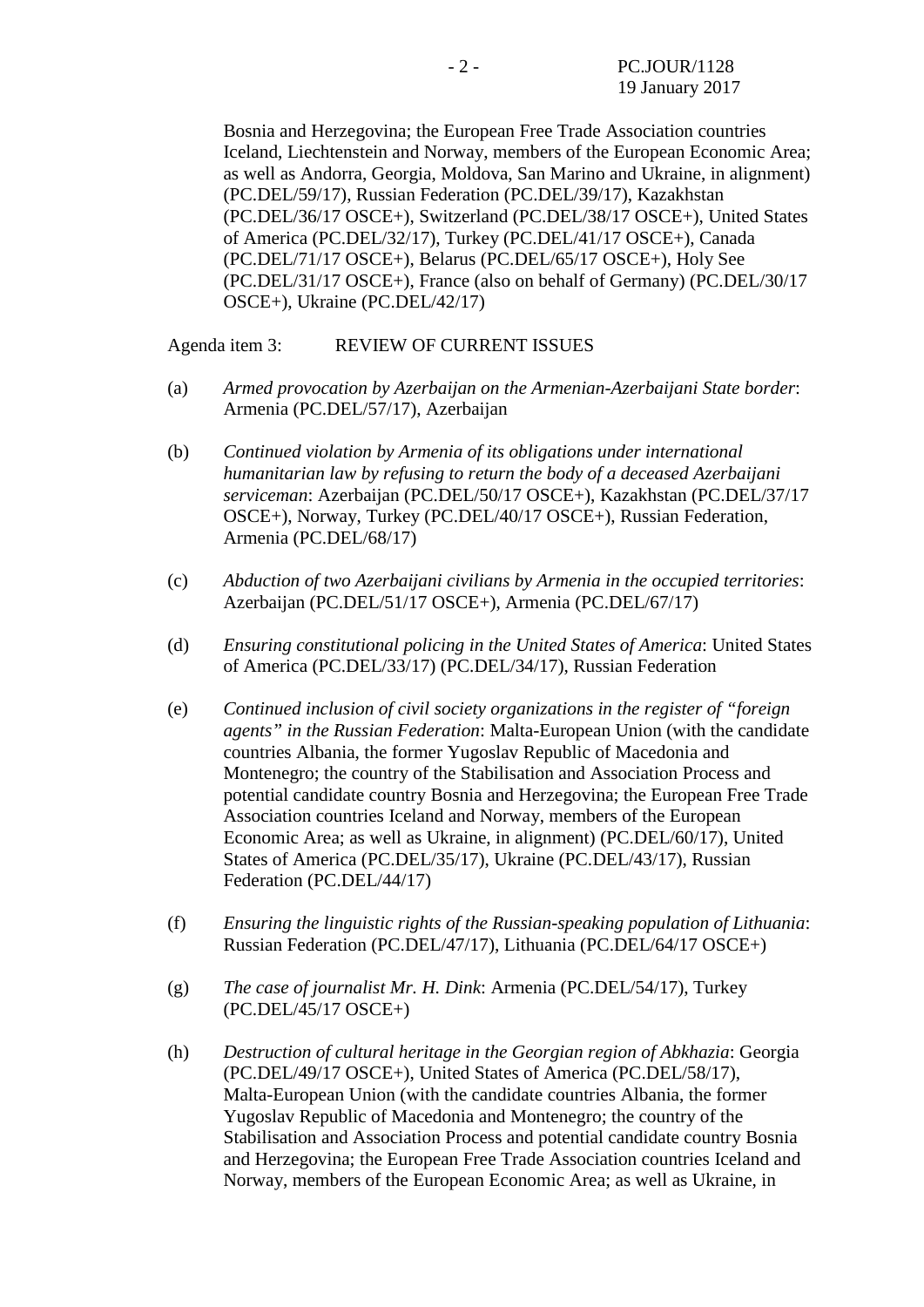alignment) (PC.DEL/61/17), Canada (PC.DEL/72/17 OSCE+), Russian Federation (PC.DEL/46/17)

- (i) *Situation around the extension of the Mandate of the OSCE Office in Yerevan*: Chairperson, Azerbaijan (Annex 1), Armenia (PC.DEL/69/17)
- (j) *Non-implementation of United Nations Security Council resolutions and its implications for the OSCE Minsk Process*: Azerbaijan (Annex 2) (PC.DEL/63/17 OSCE+), France (also on behalf of the Russian Federation and the United States of America), Armenia (PC.DEL/70/17)

#### Agenda item 4: REPORT ON THE ACTIVITIES OF THE CHAIRPERSON-IN-OFFICE

- (a) *Visit of the Chairperson-in-Office to the line of contact near Mariupol, Ukraine, and meeting with the OSCE Special Monitoring Mission to Ukraine on 3 and 4 January 2017*: Chairperson
- (b) *Visit of the Chairperson-in-Office to Kyiv on 16 and 17 January 2017*: Chairperson
- (c) *Visit of the Chairperson-in-Office to Moscow on 17 and 18 January 2017*: Chairperson
- (d) *Visit by the Special Representative of the Chairperson-in-Office for the Transdniestrian Settlement Process to Chisinau and Tiraspol being conducted from 17 to 20 January 2017*: Chairperson

Agenda item 5: REPORT OF THE SECRETARY GENERAL

- (a) *Announcement of the distribution of a written report of the Secretary General (SEC.GAL/7/17 OSCE+)*: Director/Co-ordinator of Activities to Address Transnational Threats
- (b) *Circulation of an OSCE Secretariat Visibility Report for the period November and December 2016*: Director/Co-ordinator of Activities to Address Transnational Threats (SEC.GAL/7/17 OSCE+)
- (c) *Appointment of the new Senior Adviser on Gender Issues*: Director/Co-ordinator of Activities to Address Transnational Threats (SEC.GAL/7/17 OSCE+)
- (d) *Appointment of the new Co-ordinator of OSCE Economic and Environmental Activities*: Director/Co-ordinator of Activities to Address Transnational Threats (SEC.GAL/7/17 OSCE+)

Agenda item 6: ANY OTHER BUSINESS

(a) *Arrest of the suspected gunman responsible for the terrorist attack on a nightclub in Istanbul on 1 January 2017*: Turkey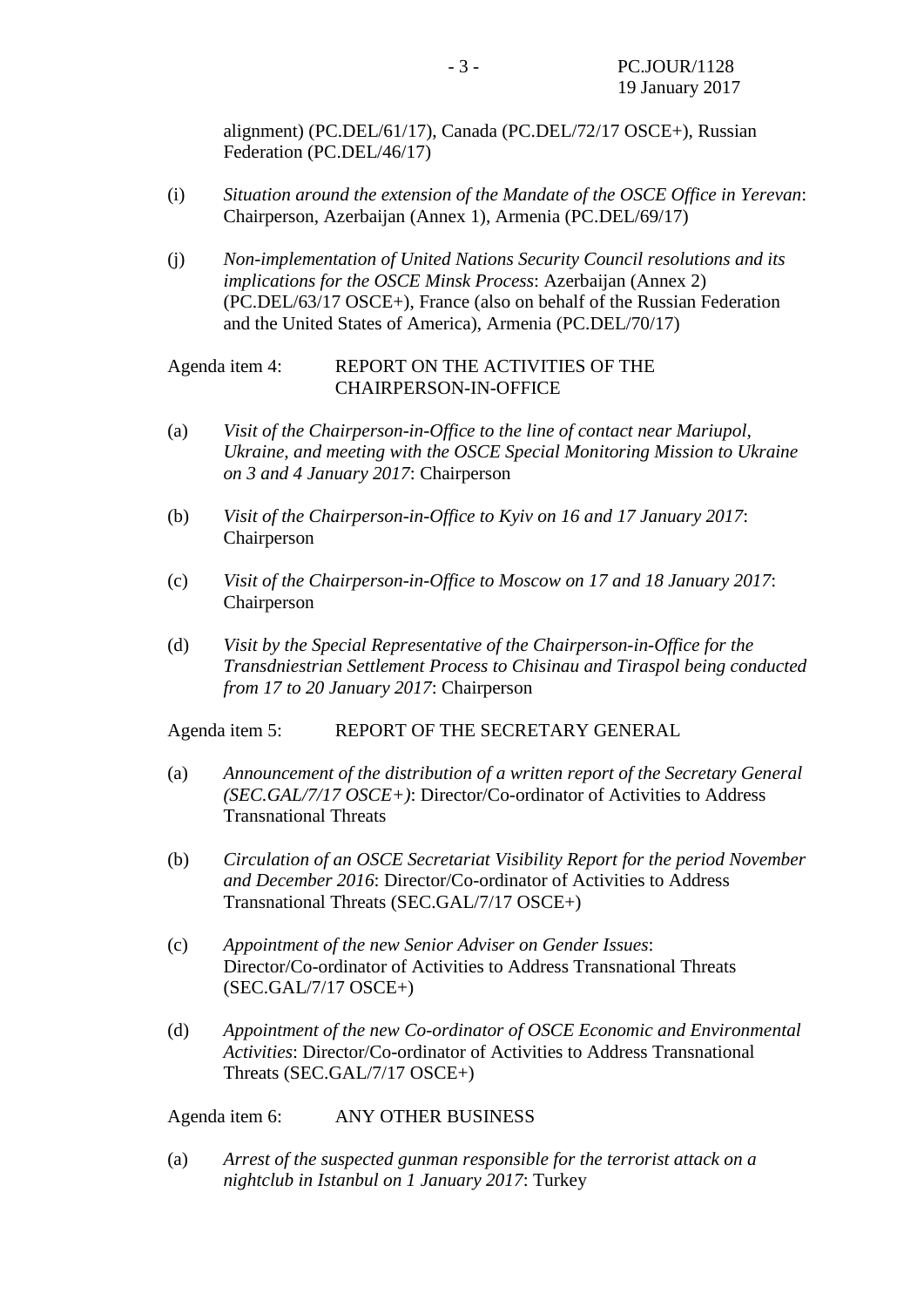- (b) *Farewell to the Permanent Representative of Kyrgyzstan to the OSCE, Ambassador E. Ibraimov*: Chairperson, Kyrgyzstan
- (c) *Extension of the mandate of the OSCE Observer Mission at two Russian checkpoints on the Russian-Ukrainian Border*: Switzerland (Annex 3), Chairperson
- (d) *Parliamentary elections in Armenia, to be held on 2 April 2017*: Armenia (PC.DEL/55/17)
- (e) *2016 Budapest Water Summit, held from 28 to 30 November 2016*: Hungary (PC.DEL/56/17 OSCE+)
- (f) *St. Petersburg International Economic Forum, to be held from 1 to 3 June 2017*: Russian Federation (PC.DEL/48/17)
- 4. Next meeting:

Thursday, 26 January 2017, at 10 a.m., in the Neuer Saal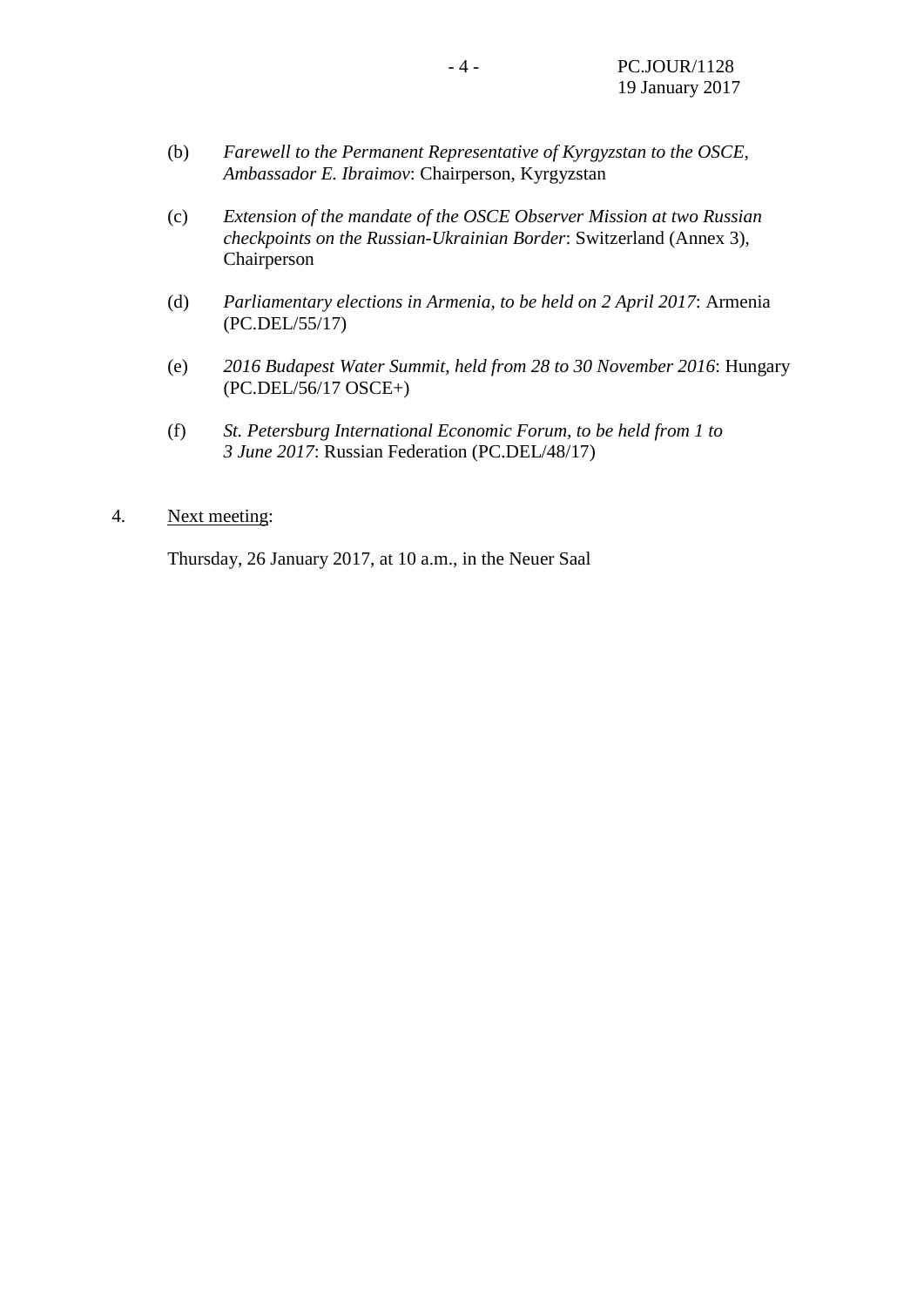

**Organization for Security and Co-operation in Europe** 19 January 2017 **Permanent Council** Annex 1

PC.JOUR/1128

**1128th Plenary Meeting** PC Journal No. 1128, Agenda item 3(i)

# **STATEMENT BY THE DELEGATION OF AZERBAIJAN**

Mr. Chairperson,

I would like to update the Council on the position of Azerbaijan concerning the extension of the mandate of the OSCE Office in Yerevan. Seeing that we have observed attempts by Armenian officials to publicly put the blame for the non-extension of the mandate on Azerbaijan, I wish to briefly underline the steps that the delegation of Azerbaijan has taken in the OSCE so far in order to flag our concerns over the Office's demining-related activities.

The first time the Office in Yerevan proposed the demining activities was in the OSCE's 2014 Programme Outline document. The delegation of Azerbaijan had requested comprehensive information on the project within the budget consideration process. We specifically enquired about the need for such a project in Armenia, which had not been a theatre of military action during the Armenia-Azerbaijan war. We clearly indicated that if the planned activity was related to the conflict, it should have been dropped from the 2014 Unified Budget because of the understanding that the Office was not authorized to deal with conflict-related matters. At that time we got a general response from CPC that for the most part failed to address our concerns. The only concrete answer given to us, by word of mouth, was that the project would be restricted to the territory of Armenia.

We then attempted to arrange discussions on the Office in Yerevan's demining project within the Forum for Security Co-operation. Regrettably, Armenia, as host country, prevented every attempt to bring more clarity and transparency to the activities of the OSCE Office in Yerevan in this area.

In 2015 we consistently raised our concerns during the discussions on the 2016 OSCE Programme Outline and the annual report of the Head of the OSCE Office in Yerevan to the Permanent Council. As we were assured that the Office was not engaged in demining activity related to the conflict, our delegation expressed concerns that the Office's demining project could strengthen the capacity and skills of relevant Armenian structures, which could easily be used against Azerbaijan in the occupied territories. We again requested that the deminingrelated activity be discontinued and dropped from the 2016 Unified Budget. The OSCE Chairmanship, which directed consultations in the Advisory Committee on Management and Finance in 2015, asked us to compromise and in return promised that it would thoroughly investigate the matter in 2016 and utilize the control mechanism over this particular activity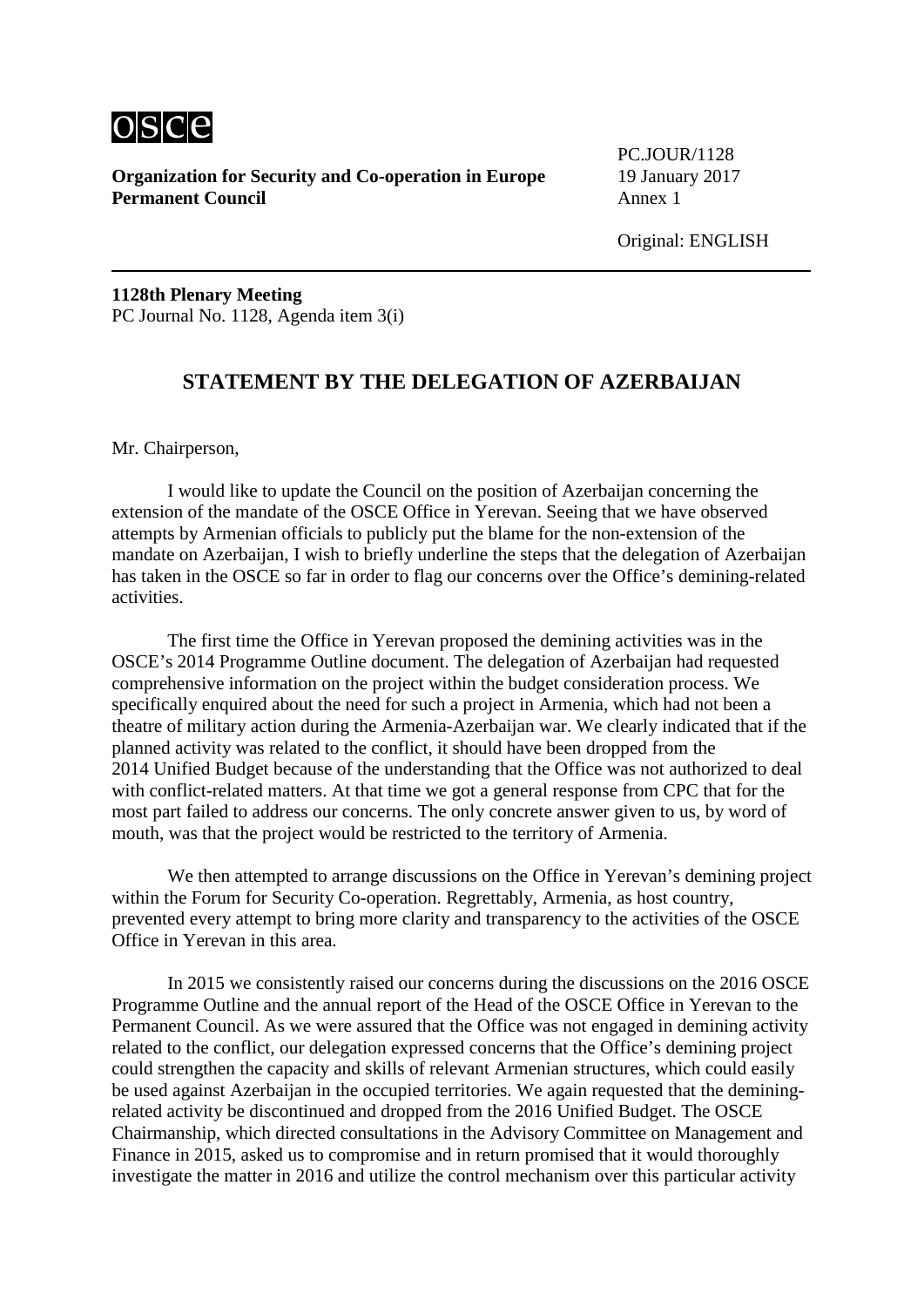of the Office. We accepted the compromise offer by the Chairmanship and made an interpretative statement during the adoption of the 2016 Unified Budget with a request for effective control over the Office's activity to be ensured.

In 2016 we continued to raise the matter in our consultations with the Chairmanship, especially when the then Head of the OSCE Office in Yerevan Mr. Sorokin publicly accused the Parliamentary Assembly of the Council of Europe of disregarding fundamental OSCE principles and criticized the role of Turkey in the OSCE Minsk Group. In letters to the Chairmanship and to the Director of the CPC I brought up such inadmissible violations of the mandate by Mr. Sorokin, calling into question his impartiality and requesting urgent political guidance to be given by the Chairmanship. In my letters I emphatically stressed that the reservations made by the Azerbaijani side in the interpretative statement attached to the decision on the extension of the OSCE Office in Yerevan were becoming increasingly valid and could prompt a further course of action leading to the review of the mandate of the OSCE Office in Yerevan and its budgetary allocations. I urged the Chairmanship and the Director of the CPC to take immediate measures to ensure that the activities of the OSCE Office in Yerevan be brought into full compliance with its mandate. In response, the Chairmanship sent its Special Representative to Yerevan, but the problem still continued to persist. In the meantime, we still received alarming news from open sources indicating violations of the mandate. We continued to flag our concerns to Mr. Avakov, the new Head of Office in Yerevan, both informally and on the occasion of his annual report to the Permanent Council.

In spite of Azerbaijan's concerns having been raised consistently over the last three years, the demining-related activity was again included in the draft 2017 Unified Budget. We submitted a number of questions to the Office in Yerevan and requested comprehensive information on the project. The answers we received from the Office clearly indicated that its programmatic activity did indeed envisage giving support to demining-related activities in areas mined by Armenia in early 1990s during its military operations against Azerbaijan. Furthermore, we received no convincing argument that this particular programmatic activity of the Office corresponded to its available expertise and comparative advantages.

Subsequently, given the fact of the said activity being related to the ongoing Armenia-Azerbaijan conflict and thus not in line with the Office's mandate, Azerbaijan requested the OSCE Chairmanship and the CPC to make the necessary adjustments to the planned activities of the Office for 2017 and to remove the demining-related activity from its budget proposal for 2017.

Unfortunately, Armenia's position, which was based on the denial of the legitimate rights of Azerbaijan as a participating State to adjust budgetary allocations to field missions, led to a crisis in the Organization in which such a technical issue as revising the budget proposal of an OSCE fund was politicized. In the course of deliberations, a conciliatory attitude and the lack of proper reaction by the stakeholders involved was taken by Armenia as encouragement for further blackmailing and open hostage-taking. Without offering any arguments, Armenia blocked the adoption of decisions on the extension of the mandates of the OSCE missions in Uzbekistan, Tajikistan and Kyrgyzstan, and of the OSCE Observer Mission at two Russian checkpoints on the Russian-Ukrainian border, as well as the decision on revision of the OSCE Unified Budget for 2016.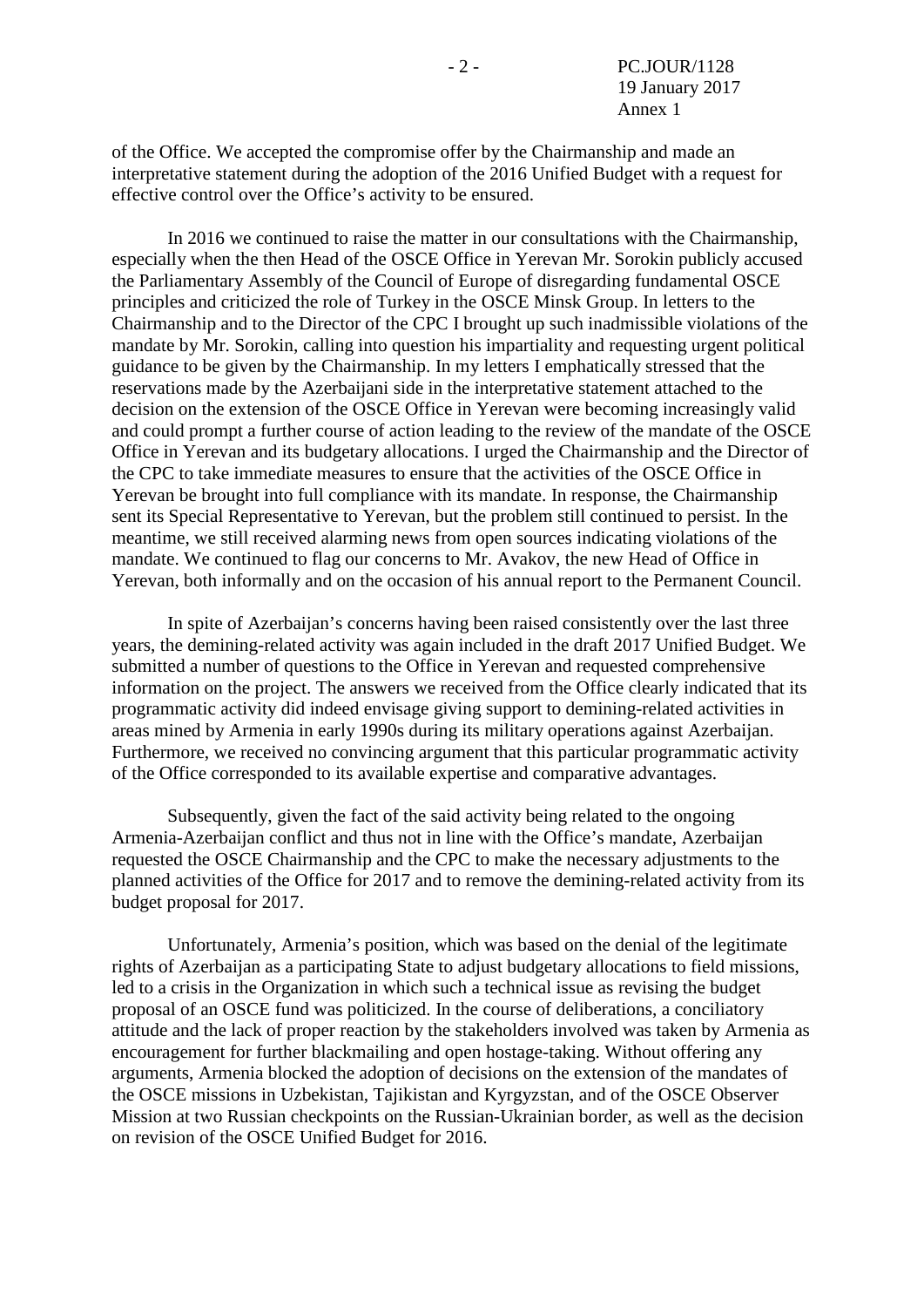The unacceptable approach pursued by the delegation of Armenia, which in fact rendered the OSCE field missions dysfunctional, should be rejected by the OSCE in unity and solidarity in the interest of the entire Organization. It is clear that on its own, without outside support or instigation, Armenia can hardly make the fate of critically important OSCE field missions contingent upon its whims.

#### Mr. Chairperson,

The position of Azerbaijan on the matter is of a principled character and based on the mandate adopted by collective decisions of all OSCE participating States and on the existing practice and procedures of the Organization. All OSCE structures, including field missions, should be common assets for all OSCE participating States and in all circumstances must refrain from any action liable to harm the legitimate interests of participating States. Activities of OSCE field missions should be transparent and accountable to all 57 participating States, because they were established by collective will and are funded through the financial contributions of all participating States. Armenia's deviation from such fundamental tenets of the OSCE, as demonstrated by its claiming privileged treatment for the mission it hosts and especially by its intention to misuse the OSCE Office in Yerevan against the legitimate interests of Azerbaijan, is contrary to fundamental OSCE principles and will not be tolerated by Azerbaijan any longer.

We strongly believe that a Chairmanship directive issued with a proper OSCE reference number and distributed to all participating States could be a way out of the current impasse. Such a directive, reflecting the fact that the Office's previous activities in the demining field were not in line with its mandate, should instruct the Head of Office to terminate the use of any funds for demining-related activities and to abstain in future from any activity related to the conflict between Armenia and Azerbaijan.

The delegation of Azerbaijan remains committed to engaging constructively, with a view to finding a solution within the parameters outlined above.

Mr. Chairperson, I request that this statement be attached to the journal of the day.

I thank you, Mr. Chairperson.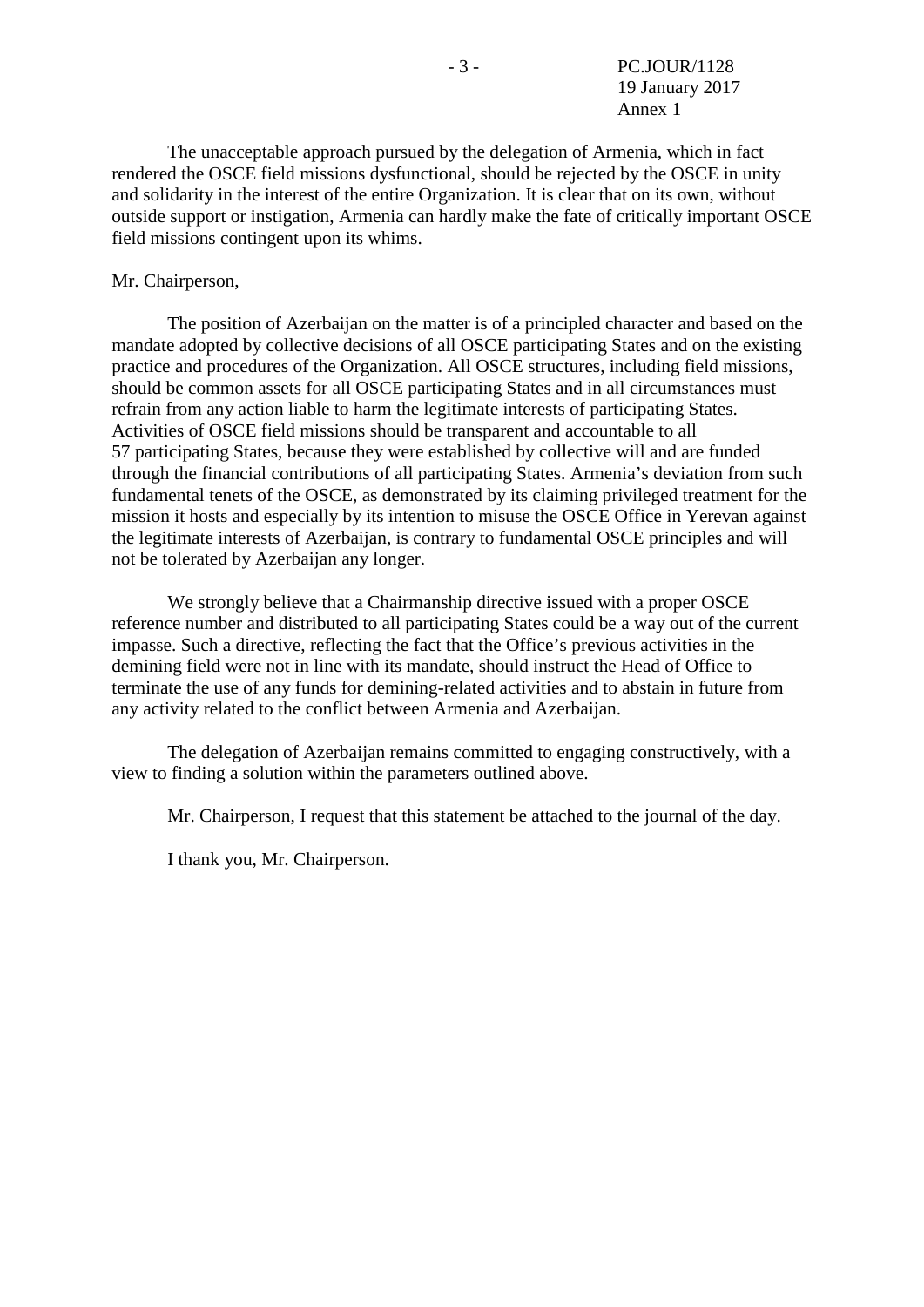

**Organization for Security and Co-operation in Europe** 19 January 2017 **Permanent Council** Annex 2

PC.JOUR/1128

**1128th Plenary Meeting** PC Journal No. 1128, Agenda item 3(j)

# **STATEMENT BY THE DELEGATION OF AZERBAIJAN**

Mr. Chairperson,

Non-implementation of United Nations Security Council resolutions 822 (1993), 853 (1993), 874 (1993) and 884 (1993) by Armenia remains an open challenge to the Armenia-Azerbaijan conflict settlement process and a serious threat to international and regional peace and security.

In its resolutions, the UN Security Council condemned the occupation of the territories of Azerbaijan, reaffirmed the territorial integrity and sovereignty of Azerbaijan with the Nagorno-Karabakh region as part of it, specifically reaffirmed the principle of the inviolability of international borders and the inadmissibility of the use of force for the acquisition of territory, and demanded the immediate, complete and unconditional withdrawal of the occupying Armenian forces from all occupied territories of Azerbaijan.

In a statement of July 1993, the Chairman of the CSCE Minsk Conference, Mr. Mario Raffaelli, said that the immediate withdrawal from territories recently seized by force was "the key factor in ensuring that peaceful negotiations can move forward" (UN Doc. S/26184).

Thus, the primary objective of Azerbaijan's participation in the peace process is to ensure the immediate, complete and unconditional withdrawal of the Armenian armed forces from the Nagorno-Karabakh region and other occupied territories of Azerbaijan. The peace must restore Azerbaijani sovereignty and territorial integrity within its internationally recognized borders. Deviation by the OSCE Minsk Group and its Co-Chairmen from the framework defined by the UN Security Council undermines the mandate entrusted to the Group and could have a serious impact on the conflict resolution process. The Minsk Group Co-Chairmen must return to implementation of the tasks given to them by the UN Security Council and, on this basis, engage both sides in substantive, result-oriented talks.

There have been many statements recently to the effect that the conflict between Armenia and Azerbaijan has no military solution. We also want to believe in that. The question is, however, whether the peace process is moving in that direction. Is it based on key elements defined by the UN Security Council? What are the impediments to achieving a breakthrough in the negotiations and are the OSCE participating States interested at all in improving the chances of peace? If yes, then why do those who see no military solution to the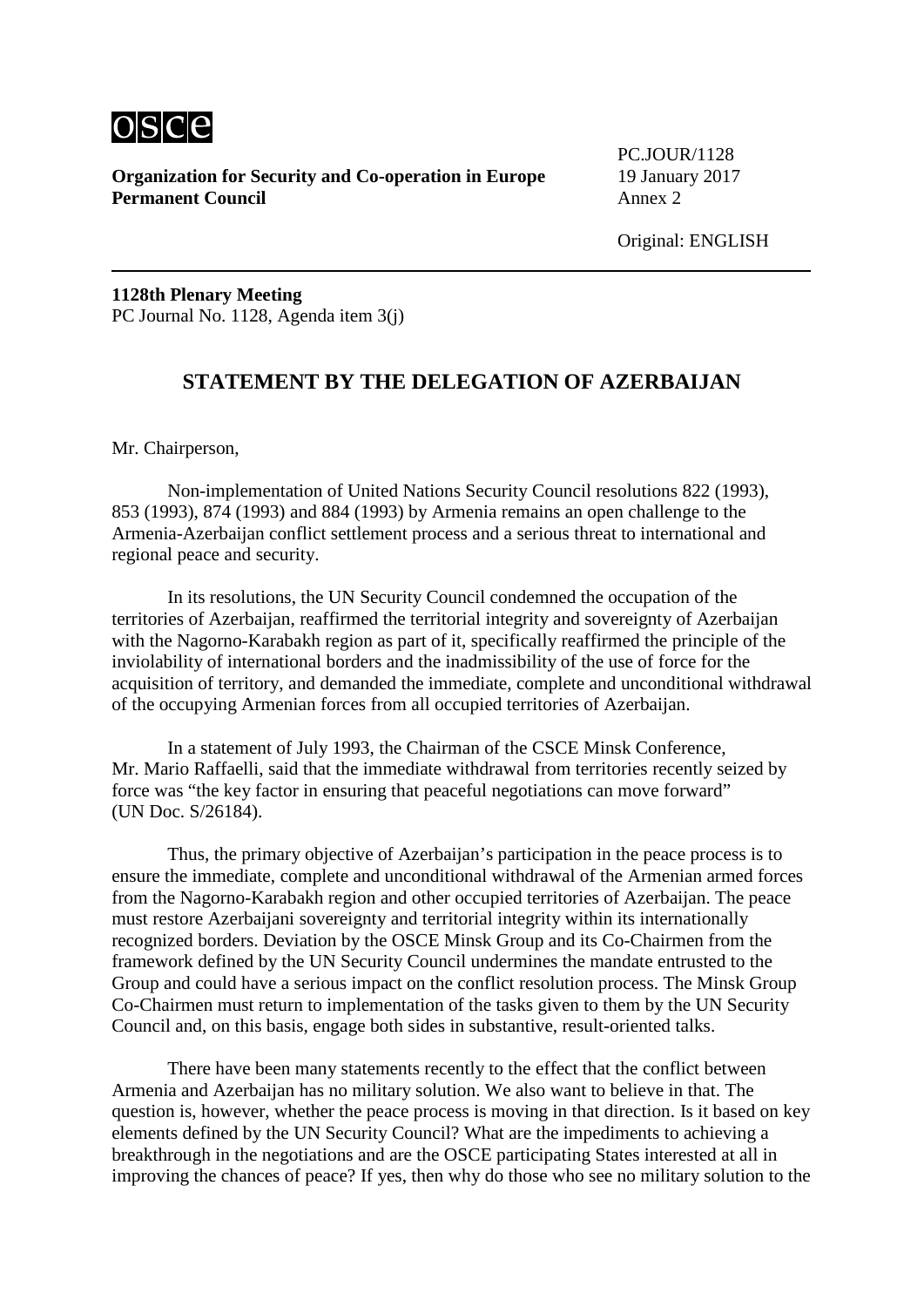conflict remain so ignorant to the appeals of the Azerbaijani side to remove the obstacles to peace? These are the questions to which honest answers have to be found before making judgements such as the one to the effect that there is no military solution to the conflict.

The UN Security Council made it absolutely clear that the use of force against the territories of Azerbaijan had produced no legal effect whatsoever; that the Armenian actions are unlawful and incompatible with the prohibition of the use of armed force in international relations, and in contradiction with the UN Charter and its purposes; and that they constitute an obvious violation of the sovereignty and territorial integrity of Azerbaijan and thus of Article 2(4) of the UN Charter.

Continuing misinterpretation of the non-use of force principle with a view to freezing the status quo of occupation is an unacceptable, counter-productive and very dangerous exercise. In circumstances in which one State has neglected its obligation to settle the international dispute by peaceful means and thereafter has unlawfully used force to occupy the territory of another State, and in the absence of progress towards peace and of pressure on the aggressor, it is irrelevant, to say the least, to claim that the victim State is under an obligation to respect the principle of the non-use of force vis-à-vis the aggressor State.

Armenia has been flagrantly violating the principle of the non-use of force by consolidating the occupation of the territories of Azerbaijan, denying the rights of hundreds of thousands of Azerbaijani internally displaced persons to return to their homes in the Nagorno-Karabakh region and other occupied territories of Azerbaijan, undertaking consistent efforts to alter the demographic, cultural and physical character of the occupied territories, removing any signs of their Azerbaijani cultural and historical roots, and engaging in the exploitation and pillaging of the resources and other assets of those territories for its own gain. Very few OSCE delegations have either condemned Armenia's behaviour or demanded that Armenia withdraw its forces from the occupied territories.

Therefore, those who talk about non-use of force in the context of conflict resolution must first of all eliminate the factor of the military occupation of Azerbaijani territories. If they are unable to withdraw the Armenian troops from the occupied territories or to address the many other challenges to the peace process, Azerbaijan has every right to defend its territory and protect its people by all means. If the peace process fails to change the status quo as called for by the UN Security Council resolutions, then we have the right to change the status quo ourselves.

Given the fact that the status quo of occupation came into being as a result of the use of force, which was determined to be unlawful by the UN Security Council, that status quo cannot be considered a basis for the resolution of the conflict. As the Foreign Minister of Azerbaijan, Mr. Elmar Mammadyarov, recently remarked, the unconditional and complete withdrawal of the Armenian armed forces from the Nagorno-Karabakh region and other occupied territories of Azerbaijan is a demand of the international community and can in no way be introduced as an element in a compromise or be used as a bargaining chip linking the withdrawal of troops to the addressing of the political issues.

The Minister underlined that if the Co-Chair countries addressed the issue seriously, the withdrawal of the Armenian occupying forces from the occupied territories of Azerbaijan would be ensured.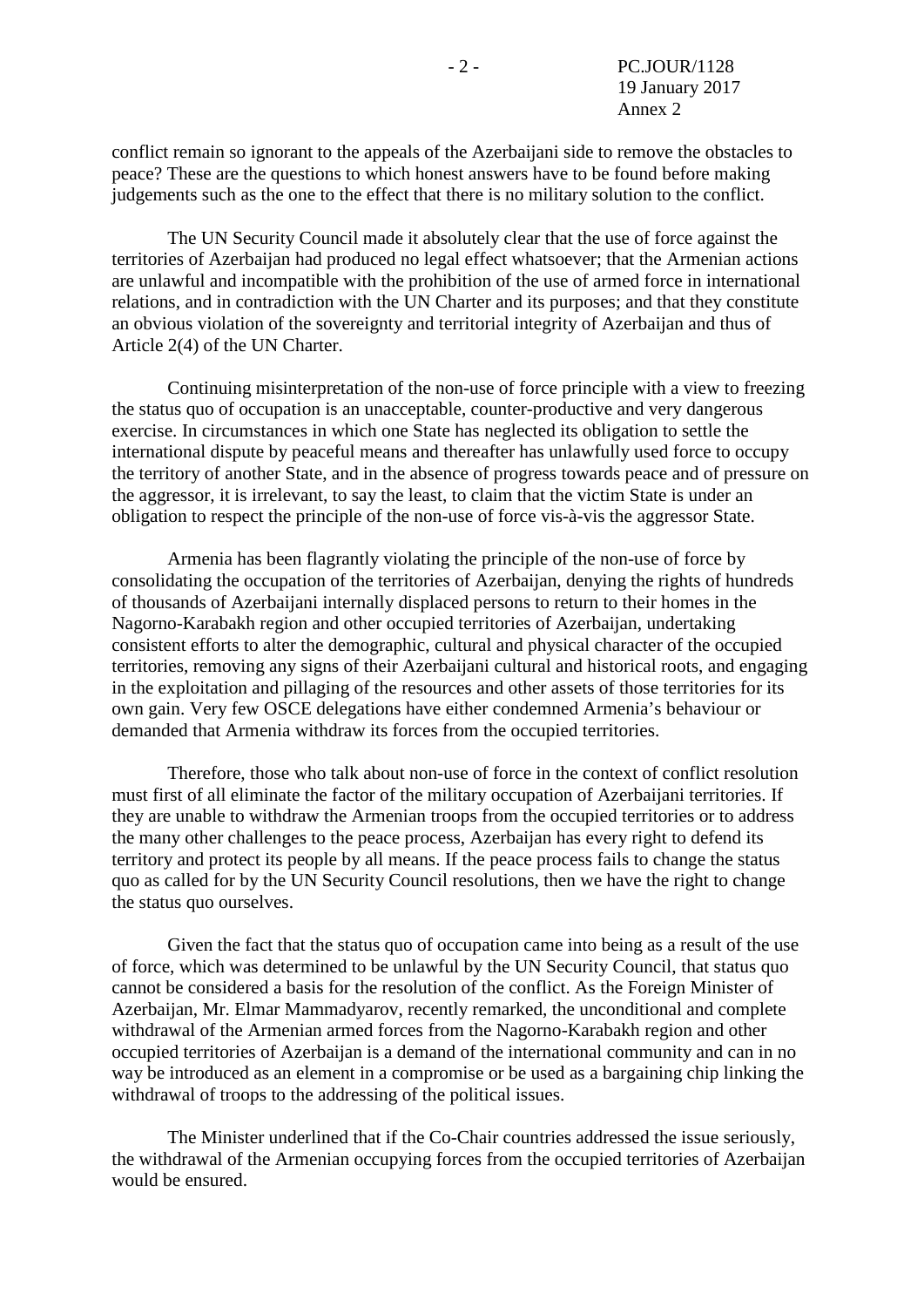Mr. Chairperson, I request that this statement be attached to the journal of the day. Thank you, Mr. Chairperson.